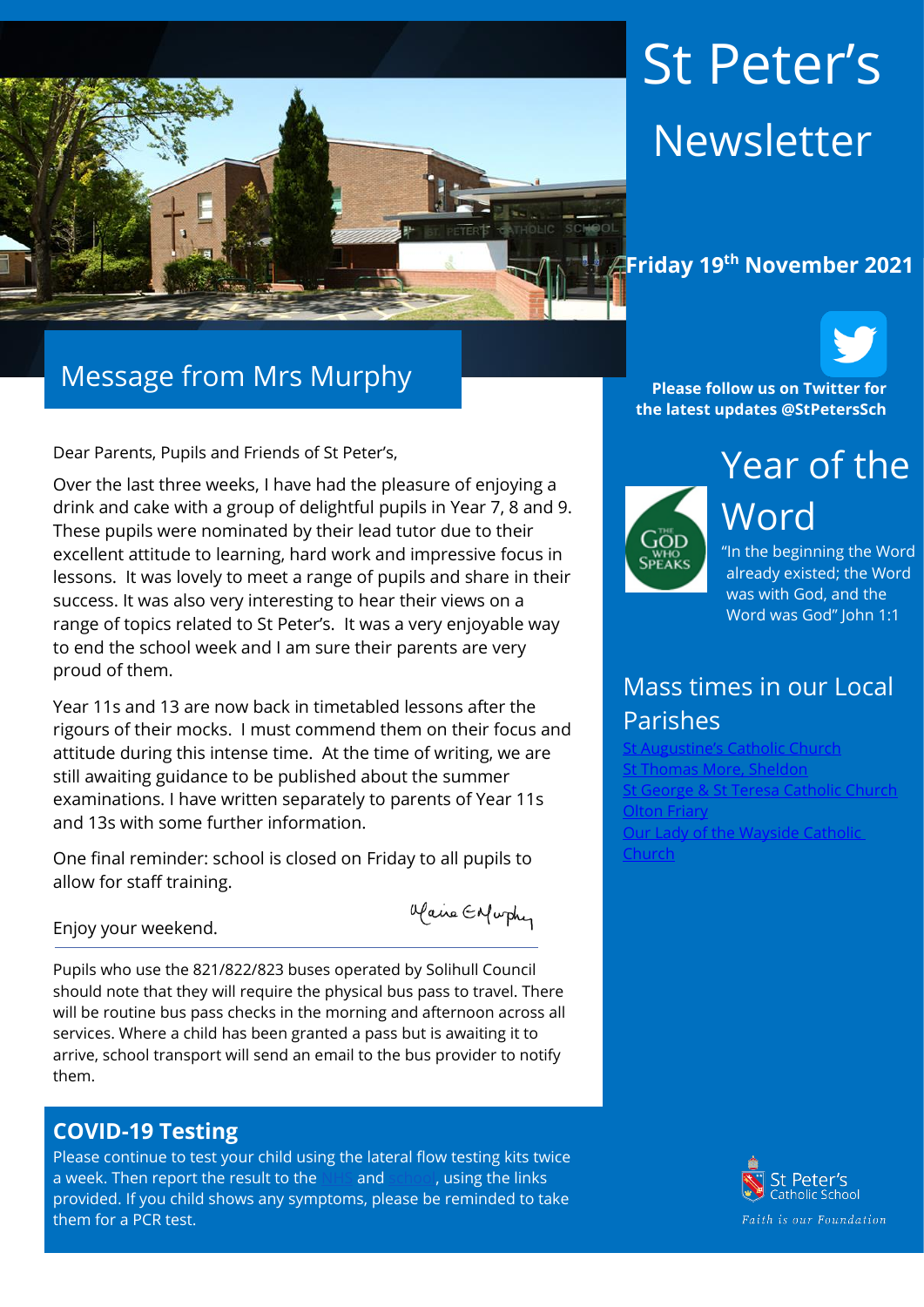#### **Year 9 Assessments**

As part of monitoring the pupils' progress, Year 9 assessments will take place week commencing 29<sup>th</sup> November. For English and mathematics, these assessments will take place in the Sports Hall. All other assessments will take place in the pupils' normal classrooms. The only time pupils will be moved into different groups is when pupils are taking their Spanish or French listening assessment as they will need to be separated based on which language they study. Please see the schedule below which will also be shared with pupils. If you have any queries, please contact Mrs Chander.

|               |                 |                         |                          | Length of  |                     |                    |
|---------------|-----------------|-------------------------|--------------------------|------------|---------------------|--------------------|
| <b>Day</b>    | <b>Date</b>     | <b>Period</b>           | Subject                  | Paper      | <b>Notes</b>        | <b>Exam Rm</b>     |
|               | 29              |                         |                          |            | Pupils need pen and |                    |
|               | November        |                         | English - Romeo          |            | preferably a        |                    |
| Monday        | 2021            | 5                       | and Juliet               | 45 minutes | highlighter         | <b>Sports Hall</b> |
|               | 30              |                         |                          |            | Pupils need pen,    |                    |
|               | November        |                         |                          |            | pencil, ruler and   |                    |
| Tuesday       | 2021            | 5                       | Science - Biology        | 35 minutes | calculator          | <b>Classrooms</b>  |
|               | 01              |                         |                          |            |                     |                    |
|               | December        |                         |                          |            | Pupils need pen and |                    |
| Wednesday     | 2021            | 5                       | <b>History</b>           | 45 minutes | pencil              | <b>Classrooms</b>  |
|               | 02              |                         | English -                |            | Pupils need pen and |                    |
|               | <b>December</b> |                         | Transactional            |            | preferably a        |                    |
| Thursday      | 2021            | $\overline{\mathbf{5}}$ | <b>Writing</b>           | 45 minutes | highlighter         | <b>Sports Hall</b> |
|               | 03              |                         |                          |            | Pupils need pen,    |                    |
|               | December        |                         |                          |            | pencil, ruler and   |                    |
| Friday        | 2021            | $\mathbf{1}$            | Geography                | 45 minutes | calculator          | <b>Classrooms</b>  |
|               | 06              |                         |                          |            | Pupils need pen,    |                    |
|               | <b>December</b> |                         |                          |            | pencil, ruler and   |                    |
| <b>Monday</b> | 2021            | 5                       | <b>Maths</b>             | 45 minutes | calculator.         | <b>Sports Hall</b> |
|               | 07              |                         |                          |            |                     |                    |
|               | December        |                         | Science -                |            | Pupils need pen,    |                    |
| Tuesday       | 2021            | 5                       | Chemistry                | 35 minutes | pencil and ruler    | <b>Classrooms</b>  |
|               | 08              |                         |                          |            |                     |                    |
|               | December        |                         |                          |            | Pupils need pen and |                    |
| Wednesday     | 2021            | $\overline{2}$          | <b>RE</b>                | 45 minutes | pencil              | <b>Classrooms</b>  |
|               | 09              |                         |                          |            | Pupils need pen,    |                    |
|               | December        |                         |                          |            | pencil, ruler and   |                    |
| Thursday      | 2021            | $\overline{2}$          | Science - Physics        | 35 minutes | calculator          | <b>Classrooms</b>  |
|               | 10              |                         |                          |            |                     |                    |
|               | December        |                         | <b>Languages Reading</b> |            | Pupils need pen and |                    |
| Friday        | 2021            | $\mathbf{1}$            | and Writing              | 40 minutes | pencil              | <b>Classrooms</b>  |
|               |                 |                         |                          |            | Pupils will be in   |                    |
|               | 10              |                         |                          |            | classes based on    |                    |
|               | December        |                         | Languages                |            | whether they study  |                    |
| Friday        | 2021            | $\overline{2}$          | Listening                | 20 minutes | Spanish or French   | <b>Classrooms</b>  |

## **Medication in school**

If your child requires medication in school for a pre-existing condition e.g. asthma – inhaler, diabetes – insulin or allergies – epipen/antihistamine, please ensure the correct medication is available and in date at all times.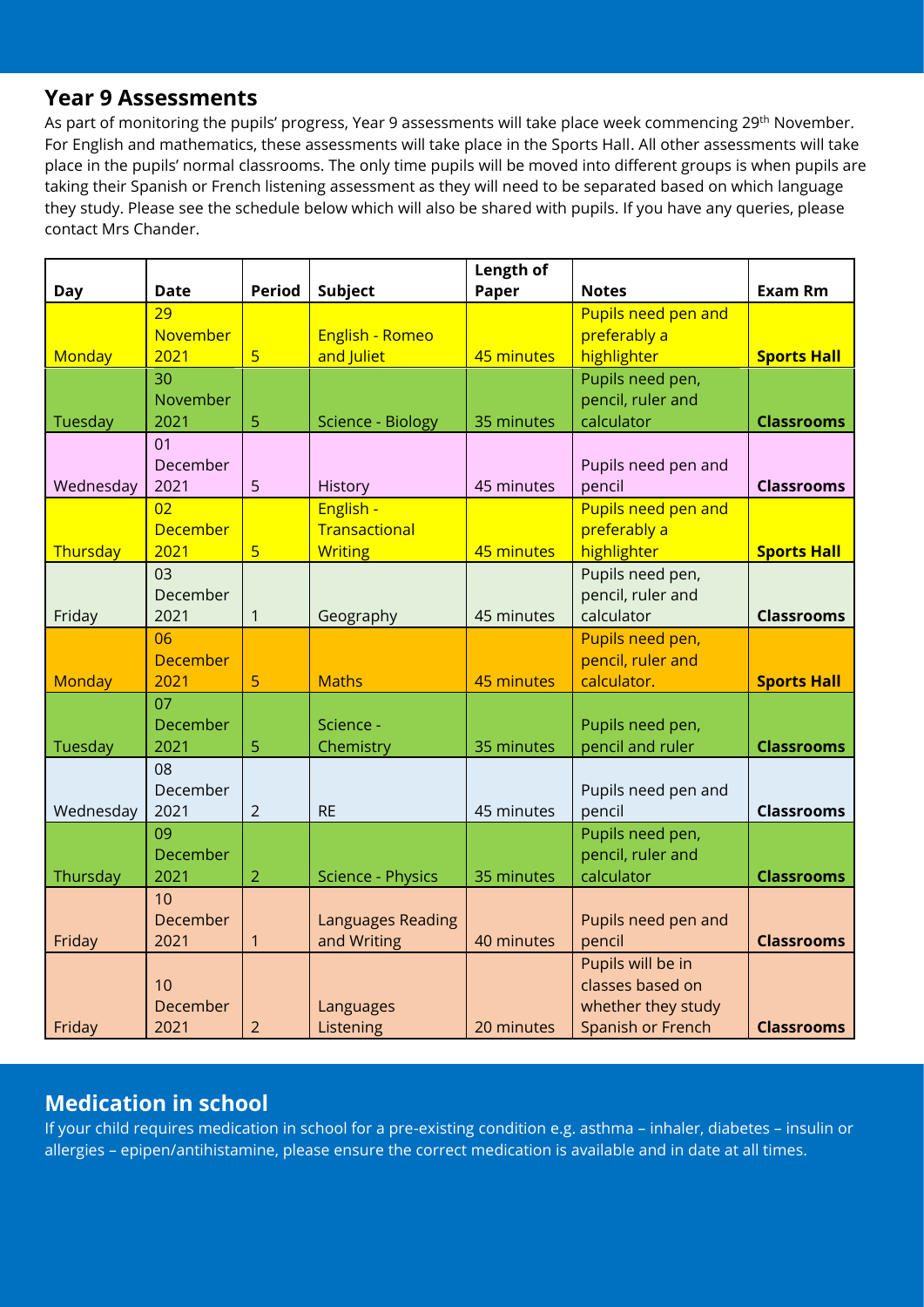#### **Year 11 and 13**

Thank you to all the staff and pupils who have been making use of the additional support that has been on offer. Year 13 pupils have been staying behind on a Friday evening for 2 hours of tuition, whilst Year 11 have been coming into school on a Saturday morning for extra tuition in Maths, English and Science. The feedback from these sessions has been excellent and we look forward to continuing to support pupils throughout the rest of the year.

Please not that due to INSET on 26<sup>th</sup> November there has been a slight change to the Year 13 schedule: Block D session 1: 19th November Block E session 1: 3rd December Block A session 2: 10th December

## **Armistice Day**

It was at 11am on 11<sup>th</sup> November 1918, when the guns finally fell silent on the Western Front of the First World War. At 11am on Thursday 11<sup>th</sup> November 2021, all of St Peter's remembered the precious gift of peace and reflected on the bravery and sacrifice of those who died in war. Our school bell played the Last Post, the tune played as countless coffins have been lowered into the ground. It was poignant and moving. Everything stopped for 2 minutes of silence and we thank all members of the community for joining in such a united and solemn sign of respect. We continue to pray for peace in our world and indeed for all victims of war. This has been theme of the various assemblies held last week as year groups and form groups gathered to explore this theme.

## **Aspire Evenings**

Years 8, 9, 10 and 12 parents have had the opportunity to meet with form tutors (virtually) as part of our Aspire Evenings. This has been arranged to enable families to have a brief chat discussion on in the year to check on how pupils are working. An interim report detailing Aspire levels is available on the parent portal after some technical problems delayed this. An explanation of what each number means is [here.](https://www.st-peters.solihull.sch.uk/attitude-to-learning/)

## **Sixth Form Open Evening**

Internal pupils have been sent an invitation with a specific time to attend they do not need to apply. External pupils (those currently attending other schools) only need to complete a request form.

## **Blood Brothers**

On 4 th November, 100 pupils went to see *Blood Brothers* by Willy Russell at the Birmingham Hippodrome. It's the set text for GCSE and a play a lot of pupils have read in Year 8 English. It was a fantastic production, but the highlight for me was seeing how wonderful our pupils were at the theatre. They were brilliantly behaved and engaged in the show; a credit to the school. I'm very proud to have taken those pupils on that trip. Mrs Rai and Mr Keane

## **Careers update**

In the week beginning 8th November, pupils across all form groups participated in the *Think Like a Rebel* campaign. During form time, pupils were aspiring to grow their mindsets as young entrepreneurs with sessions such as Grow like a Rebel and Dream like a Rebel. The aim was to highlight how most people are put off starting businesses because they are disadvantaged, low in confidence or have never run a business before. The campaign, empowered pupils to push themselves out of their comfort zone and reflect on what they want to achieve in their lives.



## **PIPA trial in association with University of Warwick**

The University of Warwick is running the PIPA trial (An online parenting intervention to prevent affective disorders in high-risk adolescents). Please see the attached information if you would like to be involved) If you have any further questions about this, please contact Miss Yañez.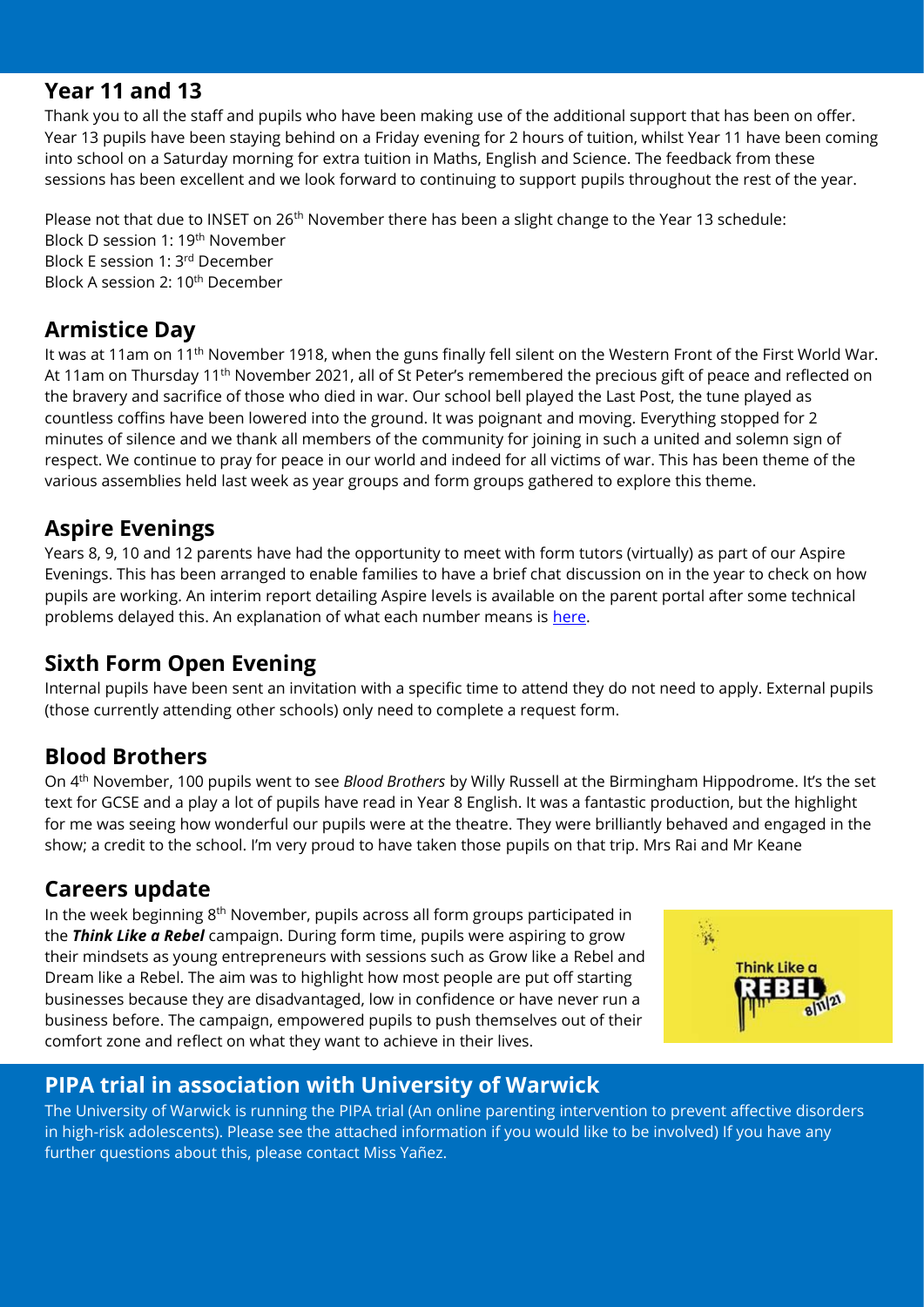#### **Celebrating Success**

This week we want to celebrate the success of these pupils, who have shown great attentiveness and discernment.



#### **Sporting updates**

Our Year 7 and 8 footballers got off to a flyer. What a start it was for our footballers to the league campaign. They played 6 games each and played some wonderful football creating plenty of chances. The girls sit in 2nd place going into the next round of games.



Our year 9's progressed into the quarter final of the Birmingham Cup after a gutsy, 'back to the wall' performance against an excellent Edmund Campion team. Ryan and Will put the boys 2-1 up at half time in a very competitive first half. The boys came under real pressure at the start of the second half but Hayden put us 3-1 up with a great team goal. The boys really dug in and came out 3-2 winners.

Year 7 boys travelled away to Alderbrook School on Tuesday afternoon. It was a cagey first half leaving both teams goalless at half time. After a regroup at half time, Year 7 came out strong in the second half and quickly took charge. Goals started to come with strong performances all over the pitch. The match resulted in a 4-1 win and another 3 points on the board.



Our Year 10 Netball team kickstarted their league matches on Monday 15th with an away game against Arden school. The girls had a tough game against strong competitors. Within the first minute, the girls scored their first point, setting us off to a great start. After the first third, it was St Peter's leading 6 - 4. Within the second third, the girls continued their battle keeping the lead with the score totalling at 12 - 7. The girls ended the match with an impressive victory of 16 - 14. We are very proud of the Year 10 netball team and a massive well done to Neveah who won player of the match.